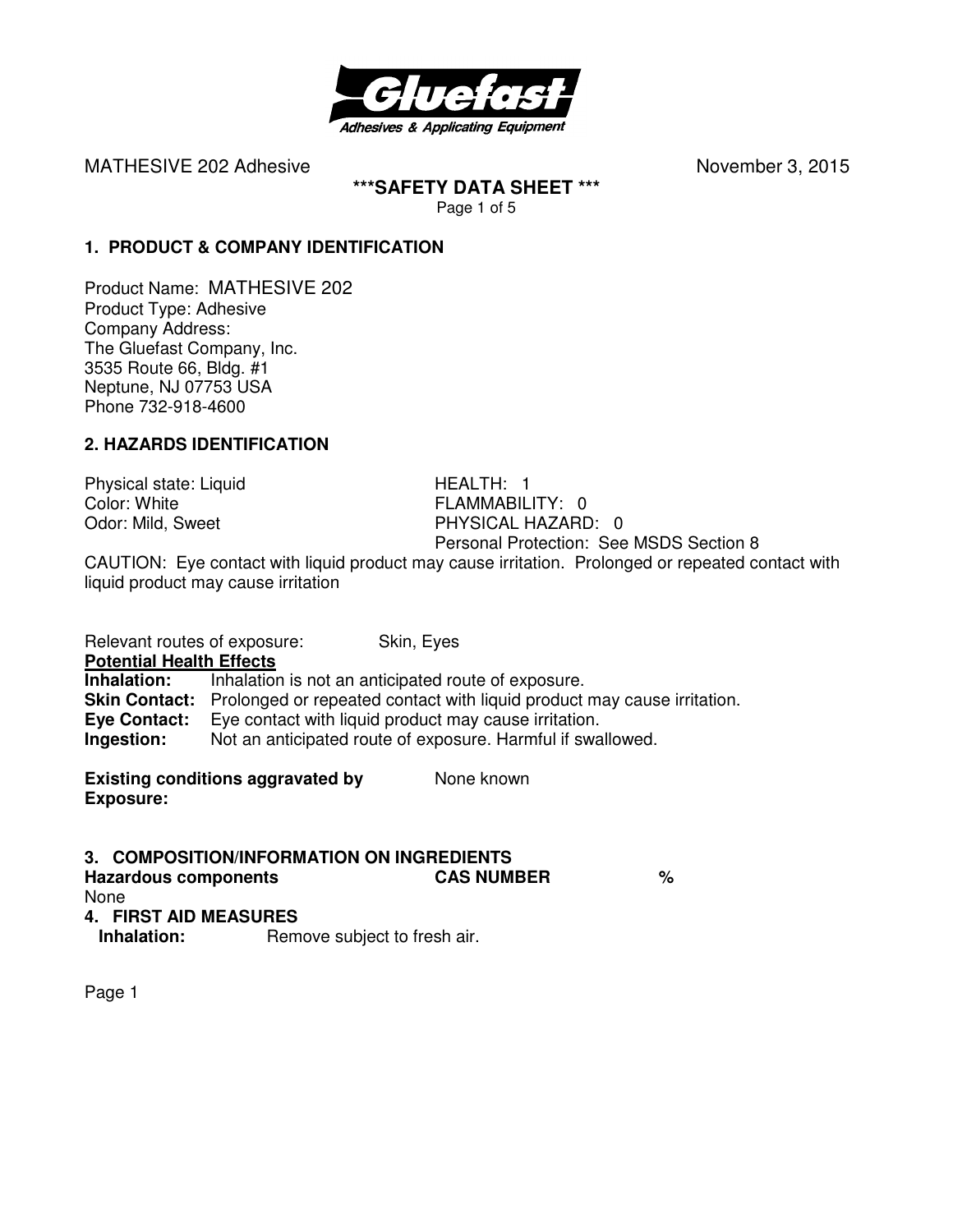

# **\*\*\*SAFETY DATA SHEET \*\*\***

Page 2 of 5

| <b>Skin contact:</b>                                                                                                                                                           | Wash affected area with soap and water. Launder contaminated clothing before                                                                                                               |                                                                                                                                       |  |
|--------------------------------------------------------------------------------------------------------------------------------------------------------------------------------|--------------------------------------------------------------------------------------------------------------------------------------------------------------------------------------------|---------------------------------------------------------------------------------------------------------------------------------------|--|
| Eye contact:                                                                                                                                                                   | reuse.<br>Flush immediately with water for 15 minutes. Consult a physician if irritation                                                                                                   |                                                                                                                                       |  |
| Ingestion:                                                                                                                                                                     | persists.<br>If person can swallow, give one glass of water or milk. Do not induce vomiting.<br>Get immediate medical attention. Never give anything by mouth to an<br>unconscious person. |                                                                                                                                       |  |
| <b>5. FIRE FIGHTING MEASURES</b>                                                                                                                                               |                                                                                                                                                                                            |                                                                                                                                       |  |
| <b>Flash point:</b>                                                                                                                                                            |                                                                                                                                                                                            | Non-flammable                                                                                                                         |  |
| Auto ignition temperature:                                                                                                                                                     |                                                                                                                                                                                            | Not applicable                                                                                                                        |  |
| Flammable/Explosive limits - lower:                                                                                                                                            |                                                                                                                                                                                            | Not applicable                                                                                                                        |  |
| Flammable/Explosive limits - upper:                                                                                                                                            |                                                                                                                                                                                            | Not applicable                                                                                                                        |  |
| <b>Extinguishing media:</b>                                                                                                                                                    |                                                                                                                                                                                            | Non-flammable in liquid state; use water spray, foam, dry<br>chemical or carbon dioxide on dried product.                             |  |
| <b>Special firefighting procedures:</b>                                                                                                                                        |                                                                                                                                                                                            | Persons exposed to products of combustion should wear<br>self-contained breathing apparatus and full protective<br>equipment.         |  |
| Unusual fire or explosion hazards:                                                                                                                                             |                                                                                                                                                                                            | There is the possibility of pressure build-up in closed<br>containers when heated. Water spray may be used to cool<br>the containers. |  |
| <b>Hazardous combustion products:</b>                                                                                                                                          |                                                                                                                                                                                            | Incomplete combustion can yield low molecular weight<br>hydrocarbons, carbon monoxide, nitrogen compounds.                            |  |
| <b>6. ACCIDENTAL RELEASE MEASURES</b><br>Use personal protection recommended in Section 8, isolate the hazard area and deny entry to<br>unnecessary and unprotected personnel. |                                                                                                                                                                                            |                                                                                                                                       |  |

| <b>Environmental precautions:</b> | Dispose of in an approved landfill. Consult the state, local<br>or provincial authorities and your local waste vendor for<br>more restrictive requirements.           |  |
|-----------------------------------|-----------------------------------------------------------------------------------------------------------------------------------------------------------------------|--|
| <b>Clean-up methods:</b>          | Dike if necessary, contain spill with inert absorbent and<br>transfer to containers for disposal. Keep spilled product out<br>of sewers, watersheds or water systems. |  |
| 7. HANDLING AND STORAGE           |                                                                                                                                                                       |  |
| Handling:                         | Store at room temperature. Rotate stock using oldest<br>material first.                                                                                               |  |
| Storage:<br>Page 2                | Shelf life is twelve months. KEEP FROM FREEZING.                                                                                                                      |  |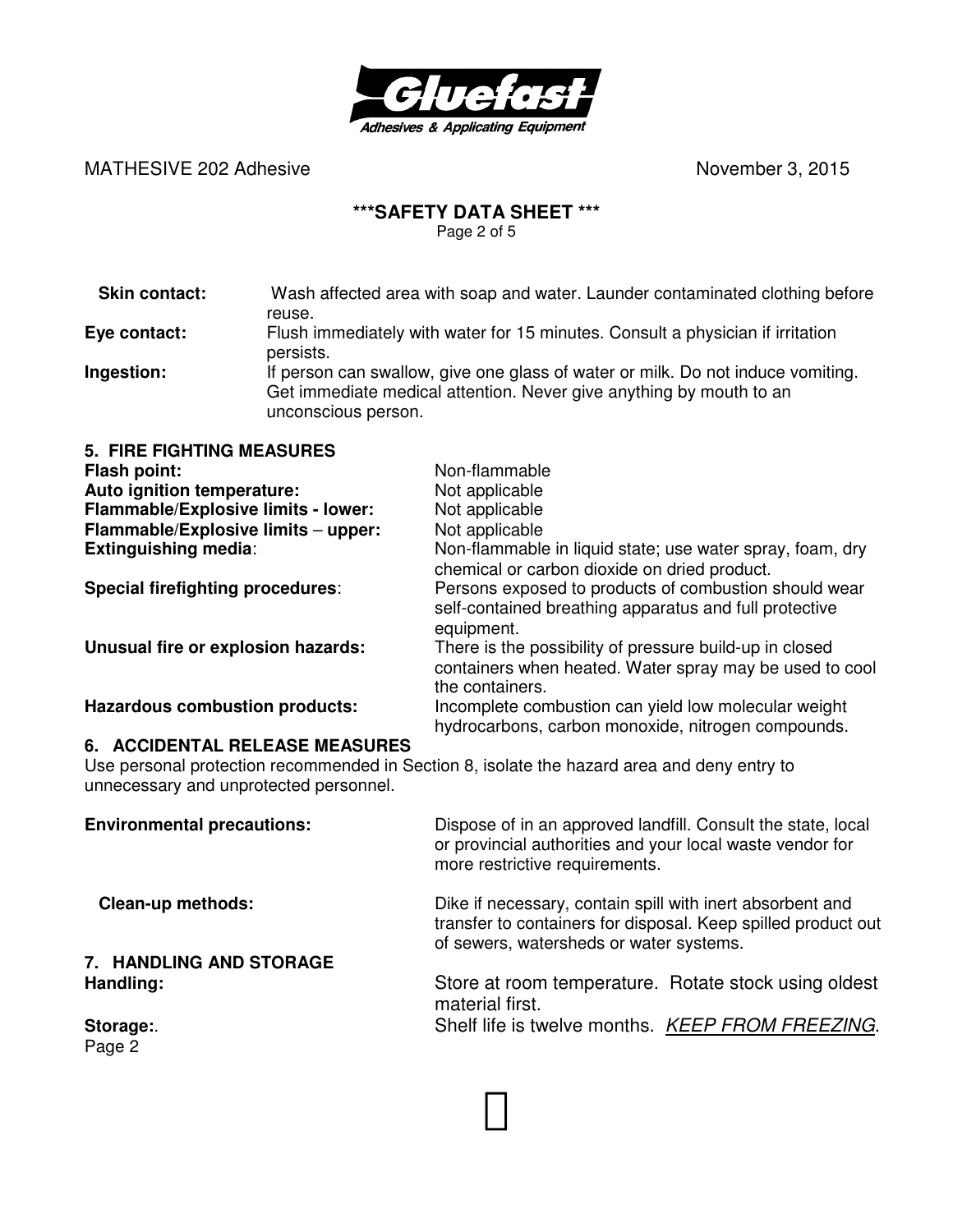

### **\*\*\*SAFETY DATA SHEET \*\*\***  Page 3 of 5

**8. EXPOSURE CONTROLS/PERSONAL PROTECTION** 

**Employers should complete an assessment of all workplaces to determine the need for, and selection of, proper exposure controls and protective equipment for each task performed.** 

| <b>Hazardous components</b>                | <b>ACGIH TLV</b>              | <b>OSHA PEL</b>                                           | <b>AIHA WEEL</b> | <b>OTHER</b> |
|--------------------------------------------|-------------------------------|-----------------------------------------------------------|------------------|--------------|
| None                                       | None                          | None                                                      | None             | None         |
|                                            |                               |                                                           |                  |              |
| <b>Engineering controls:</b>               | General dilution ventilation. |                                                           |                  |              |
| <b>Respiratory protection:</b>             |                               | Not normally required. Use NIOSH/MSHA approved            |                  |              |
|                                            |                               | respirator If conditions continue.                        |                  |              |
| <b>Eyeface protection:</b>                 |                               | Wear safety goggles to reduce the potential for eye       |                  |              |
|                                            |                               | contact; chemical safety goggles are appropriate if       |                  |              |
|                                            |                               | splashing or dusting is likely. Have eye washes available |                  |              |
|                                            |                               | where eye contact can occur.                              |                  |              |
| <b>Skin protection:</b>                    |                               | Prevent prolonged or repeated contact by using rubber     |                  |              |
|                                            |                               | gloves and appropriate protective clothing. Launder       |                  |              |
|                                            |                               | contaminating clothing before reuse.                      |                  |              |
| 9. PHYSICAL AND CHEMICAL PROPERTIES        |                               |                                                           |                  |              |
| <b>Physical state:</b>                     | Liquid                        |                                                           |                  |              |
| Color:                                     | white                         |                                                           |                  |              |
| Odor:                                      | Mild, sweet                   |                                                           |                  |              |
| <b>Odor threshold:</b>                     | Not established               |                                                           |                  |              |
| Ph:                                        | $7.0 - 7.5$                   |                                                           |                  |              |
| <b>Vapor Pressure:</b>                     | Not established               |                                                           |                  |              |
| <b>Boiling Point/range:</b>                | Greater than 200F (93C)       |                                                           |                  |              |
| <b>Melting Point/range:</b>                | Not established               |                                                           |                  |              |
| <b>Specific gravity:</b>                   | 1.1                           |                                                           |                  |              |
| Vapor density:                             | Not established               |                                                           |                  |              |
| <b>Flash Point:</b>                        | Non-flammable                 |                                                           |                  |              |
| <b>Flammable/Explosive limits - lower:</b> | Not applicable                |                                                           |                  |              |
| Flammable/Explosive limits - upper:        | Not applicable                |                                                           |                  |              |
| <b>Autoignition temperature:</b>           | Not applicable                |                                                           |                  |              |
| <b>Evaporation rate:</b>                   | Not established               |                                                           |                  |              |
| <b>Solubility in water:</b>                | Not established               |                                                           |                  |              |
| Partition coefficient (n-octanol/water)    | Not established               |                                                           |                  |              |
| <b>VOC content:</b>                        | 4g VOC/liter                  |                                                           |                  |              |
|                                            |                               |                                                           |                  |              |

Page 3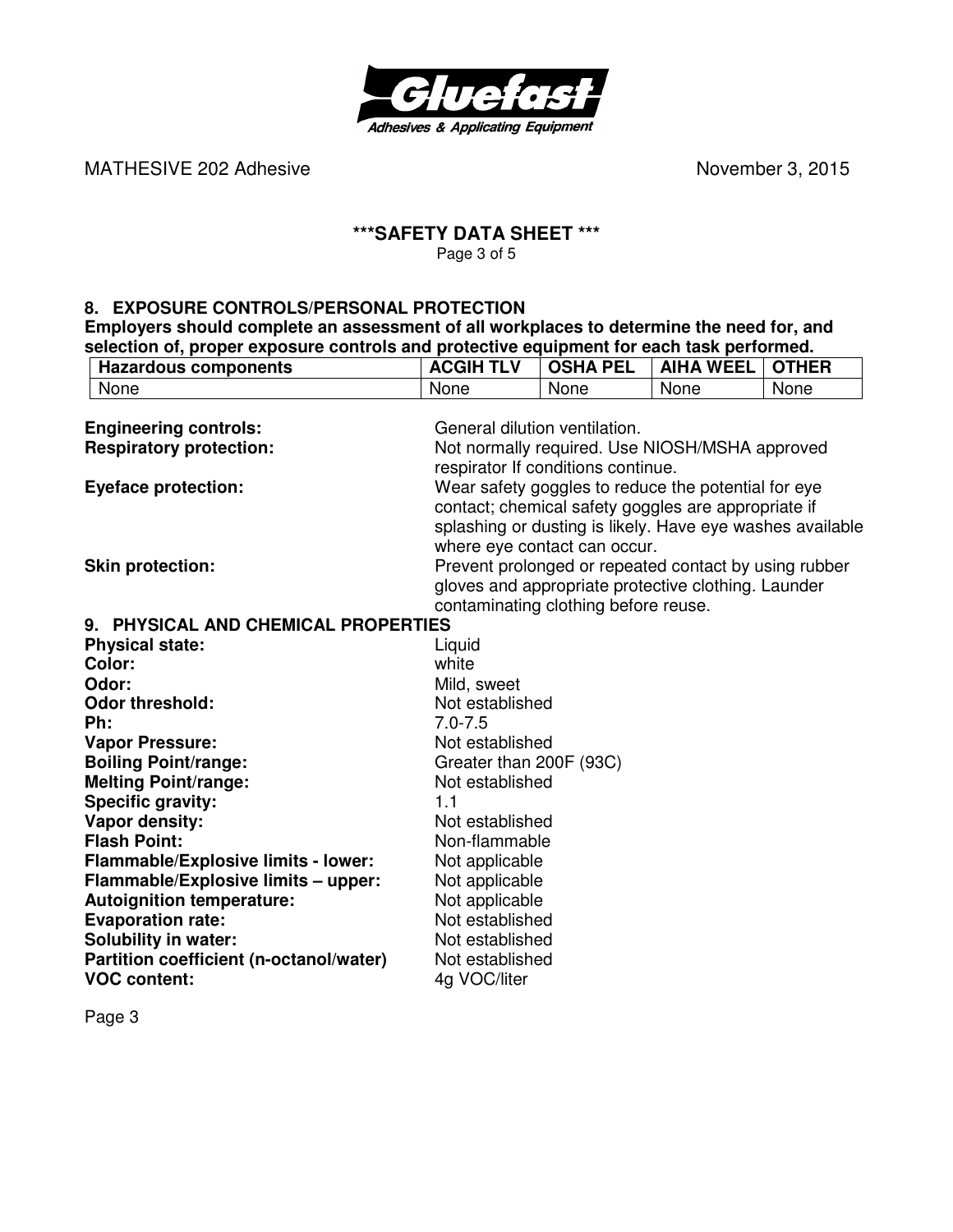

## **\*\*\*SAFETY DATA SHEET \*\*\***

Page 4 of 5

## **10. STABILITY AND REACTIVITY**

| Stability                        | <b>Stable</b>        |
|----------------------------------|----------------------|
| Hazardous reactions:             | Will not occur.      |
| Hazardous decomposition products | Nitrogen compounds   |
|                                  |                      |
|                                  |                      |
| Incompatible materials:          | Not established      |
| Conditions to avoid:             | Extreme temperatures |

### TOXICOLOGICAL INFORMATION

| <b>Hazardous components</b> |      | NTB Carcinogen   IARC Carcinogen | <b>OSHA Carcinogen</b><br>(Specifically Regulated) |
|-----------------------------|------|----------------------------------|----------------------------------------------------|
| None                        | None | None                             | None                                               |
|                             |      |                                  |                                                    |
| <b>Hazardous components</b> |      | <b>Health Effects/</b>           |                                                    |
|                             |      | <b>Target Organs</b>             |                                                    |
| None                        |      | None                             |                                                    |

### **11. ECOLOGICAL INFORMATION**

Ecological information: Not available

### **12. DISPOSAL CONSIDERATIONS**

#### **Information provided is for unused product only.**

**Recommended method of disposal:** To the best of our knowledge, this product does not meet the definition of hazardous waste under the U.S. EPA Hazardous Waste Regulations 40 CFR 261. Dispose of in an approved landfill. Consult the state, local, or provincial authorities and your local waste vendor for more restrictive requirements.

Hazardous waste number:

TRANSPORT INFORMATION

U.S. Department of Transportation Ground (49 CFR)<br>Proper shipping name: MAT20

Hazard class or division: None Identification number: None

MAT202QT, MAT202GL, MAT202PL, MAT202DR

Packing group: Quart,Gallon, 5-gallon pail, 55 gallon drum

Product is not regulated, non hazardous and not restricted for transport by air or water.

Page 4